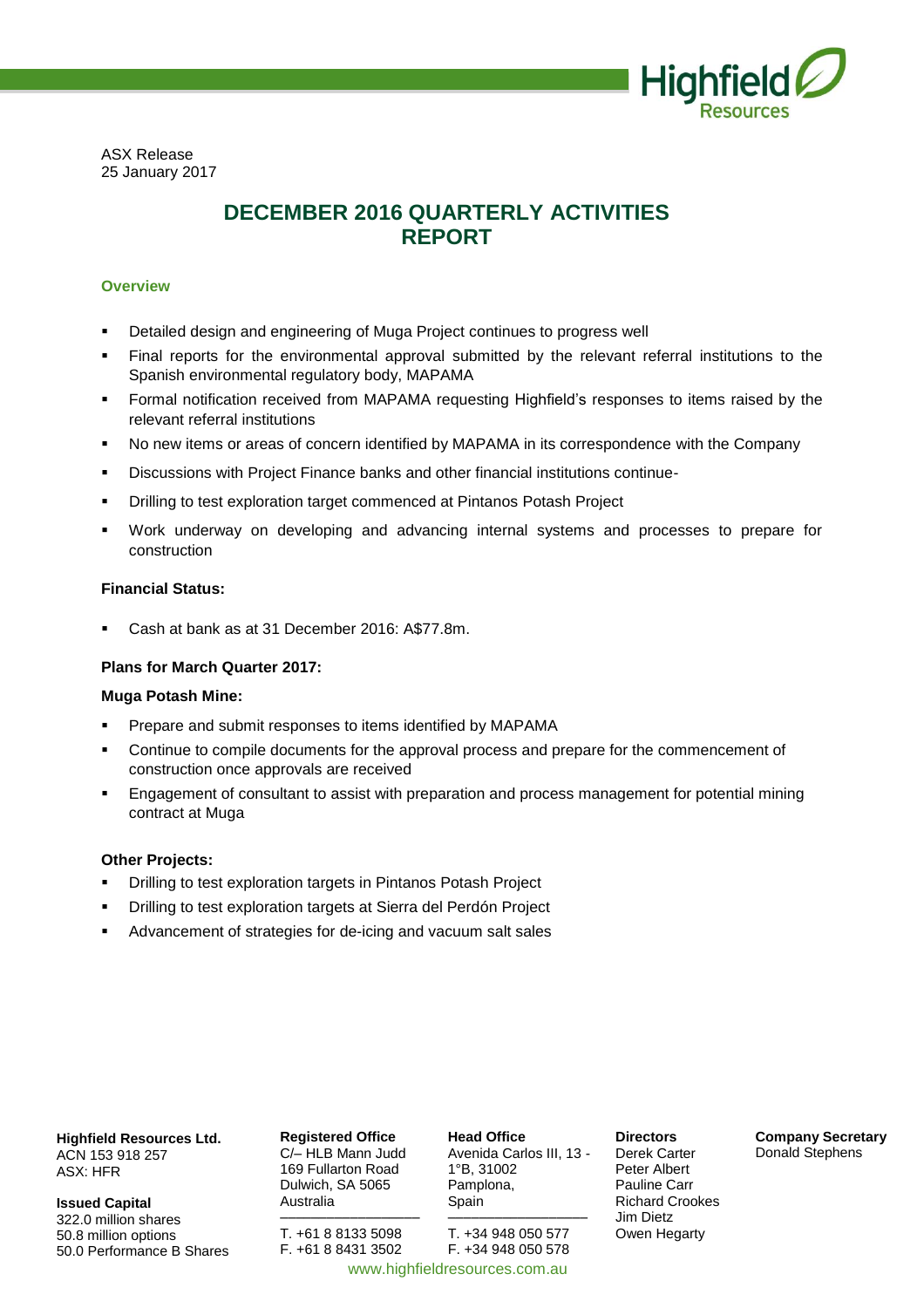

## **Muga Potash Project**

#### **Overview**

Highfield Resources (ASX: HFR) ("Highfield" or "the Company") is a Spanish potash developer. The Company's flagship Muga Potash Project ("Muga" or "the Project") is targeting the relatively shallow sylvinite beds in the Muga Project area that cover about 80km<sup>2</sup>. Mineralisation commences at depths from surface of less than 200 metres and appears ideal for a relatively low-cost conventional mine accessed via a dual decline, as demonstrated in the Company's Muga Project Optimisation Study completed in November 2015 (refer to ASX announcement dated 17 November 2015).

#### **Permitting Update**

As previously reported, the Ministry of Agriculture, Fishing, Food and Environment (MAPAMA) had requested the input of a number of regional and other referral authorities on a variety of issues with respect to Muga. MAPAMA is the body responsible for the award of the Declaración de Impacto Ambiental (DIA) for the Project. During the period, the last of these referral body reports were submitted to MAPAMA and it has assimilated the contents of these reports.

On the 16<sup>th</sup> of December 2016, the Company received formal written notification from MAPAMA requesting responses to the matters raised by the referral authorities. Importantly, the request from MAPAMA contains no new items or areas of concern for the Company. MAPAMA has requested that the Company prepares its response within three months.

Highfield continues to remain confident of receiving its DIA and subsequent Mining Concession for the Muga Project.

#### **Muga Mine Development Progress**

During the quarter, the Company continued to progress the development and planning of Muga to allow construction to commence once licences are received.

Detailed engineering design continues as planned, with expert consultants working alongside the technical team to finalise underground mining and ventilation, process plant design and construction, site civil works, and tailings management.

Orders have been placed for long-lead items including equipment for drying, compacting and glazing facilities as well as components of the wet processing including screening, crushing and flotation.

Global construction company, Acciona, which previously completed a review of Highfield's cost plan and program for Muga, continues to work closely with the Company on finalising the complete scope of work and targeting execution of a fixed price lump sum construction contract. Acciona's cost estimates continue to compare favourably with the Company's previously announced Optimisation Study (refer ASX announcement 17 November 2015).

#### **Financing Discussions**

During the quarter, the Company continued its dialogue with its Project Finance syndicate with respect to the credit approved €185 million facility for Muga. It also engaged with other potential providers of capital.

Highfield remains confident of having full debt financing requirements in place on or immediately post receipt of approvals to support a final investment decision and the commencement of construction.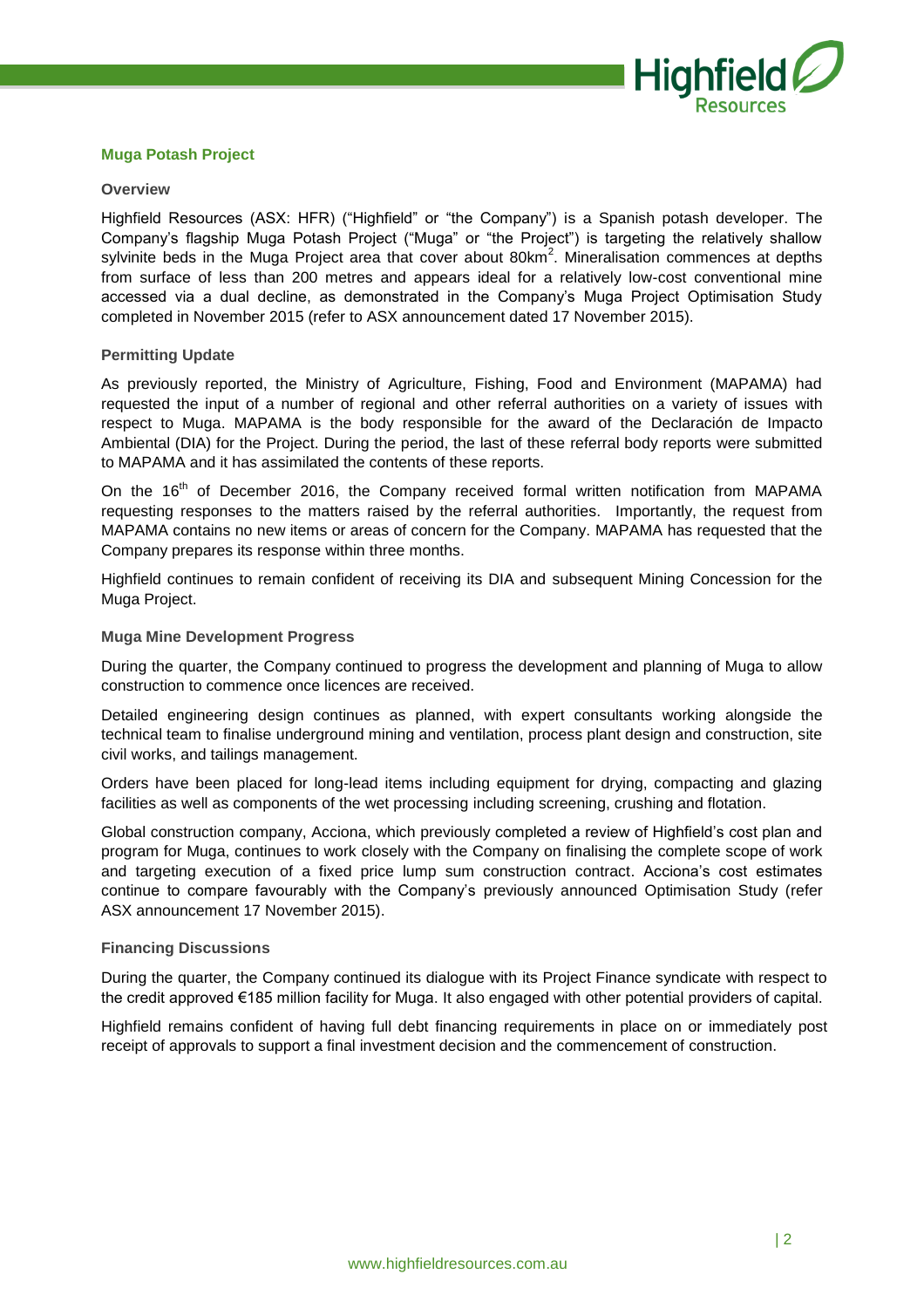

## **Pintanos Potash Project**

Highfield´s 100%-owned Pintanos Project (see Figure 1) abuts the Muga Project and covers an area of 65km<sup>2</sup>. Depths from surface to mineralisation commence at around 500 metres. The Company is building on substantial historical potash exploration information which includes seven drill holes and ten seismic profiles completed in the late 1980s.

Drilling to test the Exploration Target commenced during the December quarter with one diamond drill hole completed and a second hole due to be drilled in the next quarter. Results are expected in the coming months.

#### **Other Projects**

The Company has three additional 100%-owned projects in the basin (see Figure 1) – Sierra del Perdón, Vipasca and Izaga.

Limited work was carried out on these projects during the Quarter.

#### **Geoalcali Foundation**

#### **Overview**

The Geoalcali Foundation is a not-for-profit Spanish foundation, supported exclusively by the Company. It was established to deliver projects into the communities in which the Company will operate its mines. Further information can be found at the Foundation's website, [www.geoalcali.com/geoalcali-foundation.](http://www.geoalcali.com/geoalcali-foundation)

#### **Projects**

The Company's community engagement program has delivered numerous projects in the regions of Navarra and Aragón, the border between which the Muga Project straddles. The Company has recently broadened its engagement with the region of Aragón. Ongoing initiatives include a fertiliser education program in collaboration with the Agricultural Technology Centre of Aragón, the OrganiK nursery and fertiliser project, and a number of social welfare programs and cultural initiatives throughout the region.

Since its inception, the Foundation has supported 93 individual projects. It currently has 14 active projects. Eight of these are one-off contributions or sponsorships, and six are part of on-going, longer term collaborations.

#### **Corporate**

**Cash Position**

As at 31 December 2016, the Company had A\$77.8 million in cash on its balance sheet.

**For more information:**

#### **Highfield Resources**

Peter Albert Managing Director Ph: + 34 617 872 100

Hayden Locke Head of Corporate Development Ph: +34 609 811 257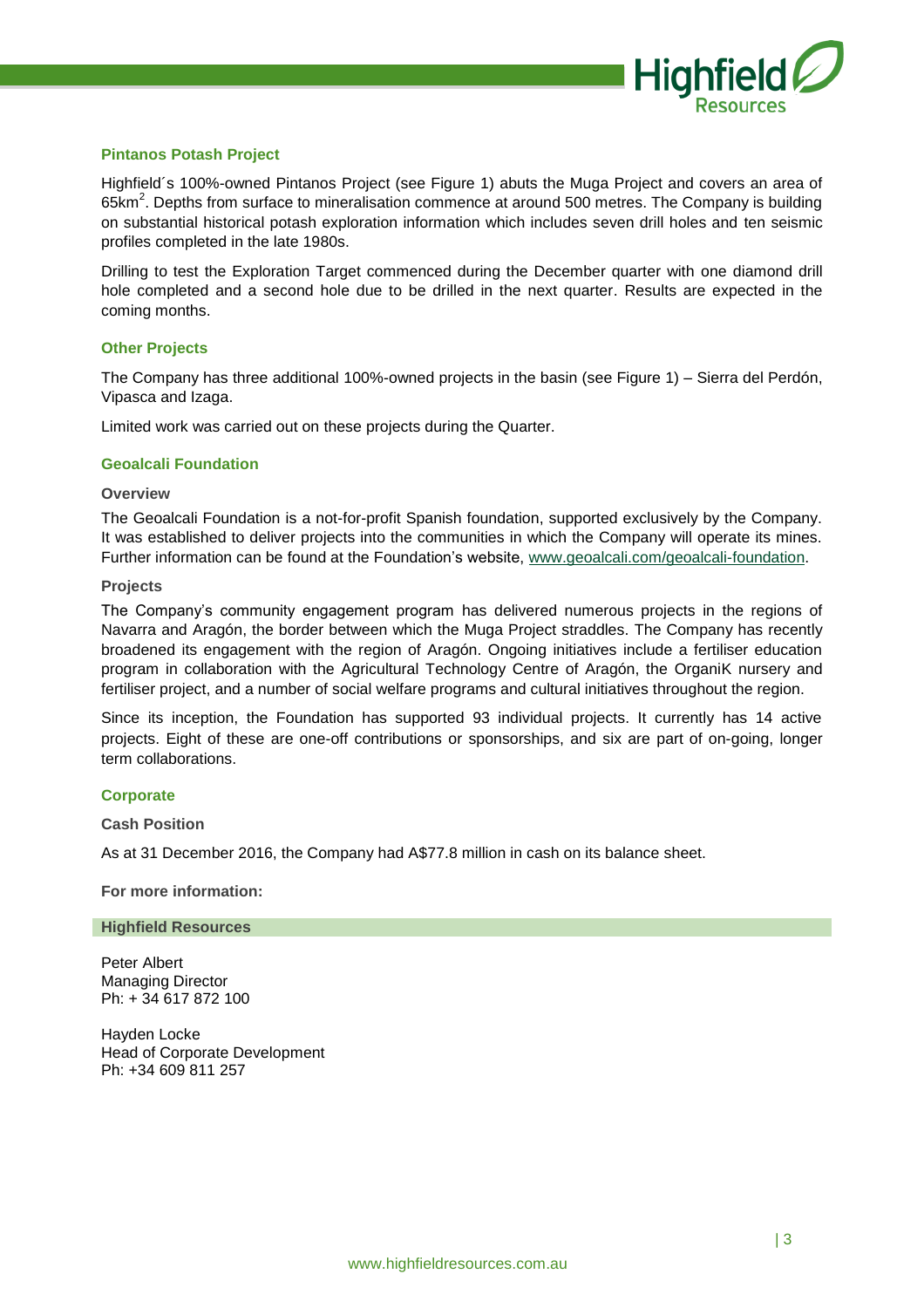

| Project                                | Region  | <b>Permit Name</b>   | <b>Permit Type</b> | <b>Applied</b> | Granted    | Ref#          | Area Km <sup>2</sup> | Holder       | <b>Structure</b> |
|----------------------------------------|---------|----------------------|--------------------|----------------|------------|---------------|----------------------|--------------|------------------|
| Sierra del Perdón                      | Navarra | Quiñones             | Investigation      | 19/07/2011     | 7/08/2012  | 35760         | 32.48                | Geoalcali SL | 100%             |
| Sierra del Perdón                      | Navarra | Adiós                | Investigation      | 19/07/2011     | 7/08/2012  | 35770         | 75.60                | Geoalcali SL | 100%             |
| Sierra del Perdón                      | Navarra | Amplicación de Adiós | Investigation      | 26/10/2012     | 14/02/2014 | 35880         | 40.90                | Geoalcali SL | 100%             |
|                                        |         |                      |                    |                |            |               | 148.98               |              |                  |
| Muga                                   | Navarra | Goyo                 | Investigation      | 19/07/2011     | 24/12/2012 | 35780         | 27.72                | Geoalcali SL | 100%             |
| Muga                                   | Navarra | Goyo Sur             | Investigation      | 25/07/2014     | Pendina    | 35920         | 8.96                 | Geoalcali SL | 100%             |
| Muga                                   | Aragón  | Fronterizo           | Investigation      | 21/06/2012     | 5/02/2014  | Z-3502/N-3585 | 9.80                 | Geoalcali SL | 100%             |
| Muga                                   | Aragón  | Muga                 | Investigation      | 29/05/2013     | 7/04/2014  | 3500          | 20.40                | Geoalcali SL | 100%             |
| Muga                                   | Aragón  | Muga Sur             | Investigation      | 25/09/2014     | Pendina    | 3524          | 7.28                 | Geoalcali SL | 100%             |
|                                        |         |                      |                    |                |            |               | 74.16                |              |                  |
| Vipasca (Muga)*                        | Navarra | Vipasca              | Investigation      | 6/11/2013      | 11/12/2014 | 35900         | 38.92                | Geoalcali SL | 100%             |
| Vipasca (Izaga)*                       | Navarra | Osquia               | Investigation      | 28/04/2015     | Pending    | 35970         | 81.20                | Geoalcali SL | 100%             |
| Vipasca                                | Navarra | Borneau              | Investigation      | 28/04/2015     | Pending    | 35960         | 80.33                | Geoalcali SL | 100%             |
|                                        |         |                      |                    |                |            |               | 200.45               |              |                  |
| Pintano                                | Aragón  | Molineras 10         | Investigation      | 20/11/2012     | 6/03/2014  | 3495/10       | 18.20                | Geoalcali SL | 100%             |
| Pintano                                | Aragón  | Molineras 20         | Investigation      | 19/02/2013     | Pendina    | 3495/20       | 16.80                | Geoalcali SL | 100%             |
| Pintano                                | Aragón  | Puntarrón            | Investigation      | 7/05/2014      | Pendina    | 3509          | 30.24                | Geoalcali SL | 100%             |
|                                        |         |                      |                    |                |            |               | 65.24                |              |                  |
| Izaga                                  | Navarra | Girardi              | Investigation      | 28/04/2015     | Pending    | 35950         | 79.17                | Geoalcali SL | 100%             |
|                                        |         |                      |                    |                |            |               | 79.17                |              |                  |
| *Permit includes areas in two Projects |         |                      |                    |                |            | Total         | 568.00               |              |                  |

## **Table 1: Summary of Highfield's Mineral Interests as at 31 December 2016**

**Location:** All permits are located in Spain.

**Holder:** Geoalcali SL is a 100%-owned Spanish subsidiary of Highfield Resources Limited. **Changes:** Nil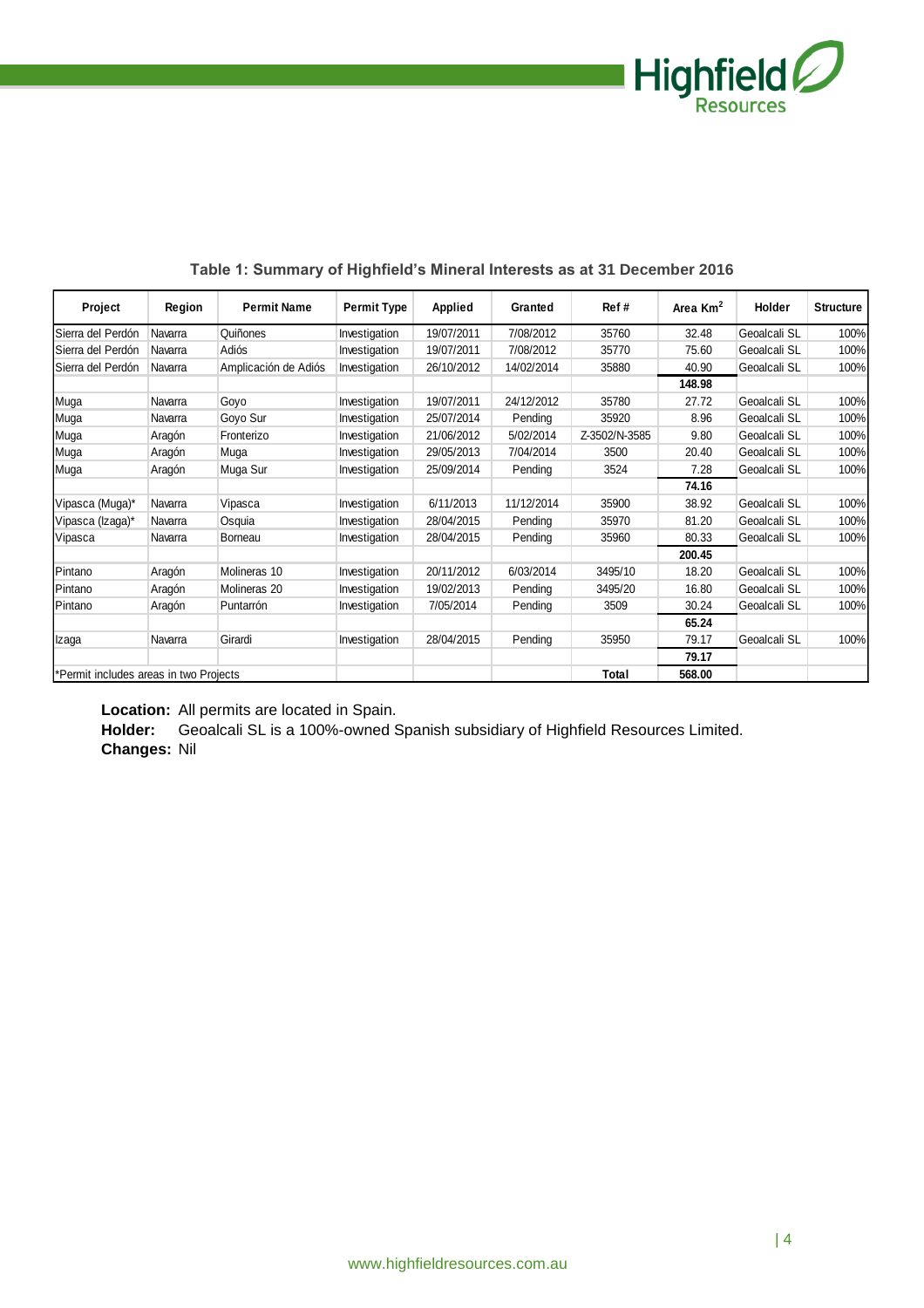

#### **About Highfield Resources**

Highfield Resources is an ASX listed potash company with five 100%-owned projects located in Spain.

Highfield's Muga, Vipasca, Pintanos, Izaga and Sierra del Perdón potash projects are located in the Ebro potash producing basin in Northern Spain, covering a project area of more than 550km<sup>2</sup>. The Sierra del Perdón project includes two former operating potash mines.

The Company completed a Definitive Feasibility Study for its flagship Muga Project in March 2015, which was optimised in November 2015 to enhance operational efficiencies, sales and marketing activities and the life of mine. Highfield is awaiting a positive environmental declaration which will enable it to commence construction of the Mine.

In addition to the existing Muga Project, Highfield also has significant Exploration Targets for an extension to Muga, as well as for the Vipasca and Pintanos Potash Projects.



**Figure 1: Location of Highfield´s Muga, Vipasca, Pintanos, Izaga and Sierra del Perdón Projects in Northern Spain***\**

*\*The potential quantity and grade of the Exploration Target is conceptual in nature and there has been insufficient exploration to estimate a Mineral Resource and it is uncertain if further exploration will result in the estimation of a Mineral Resource*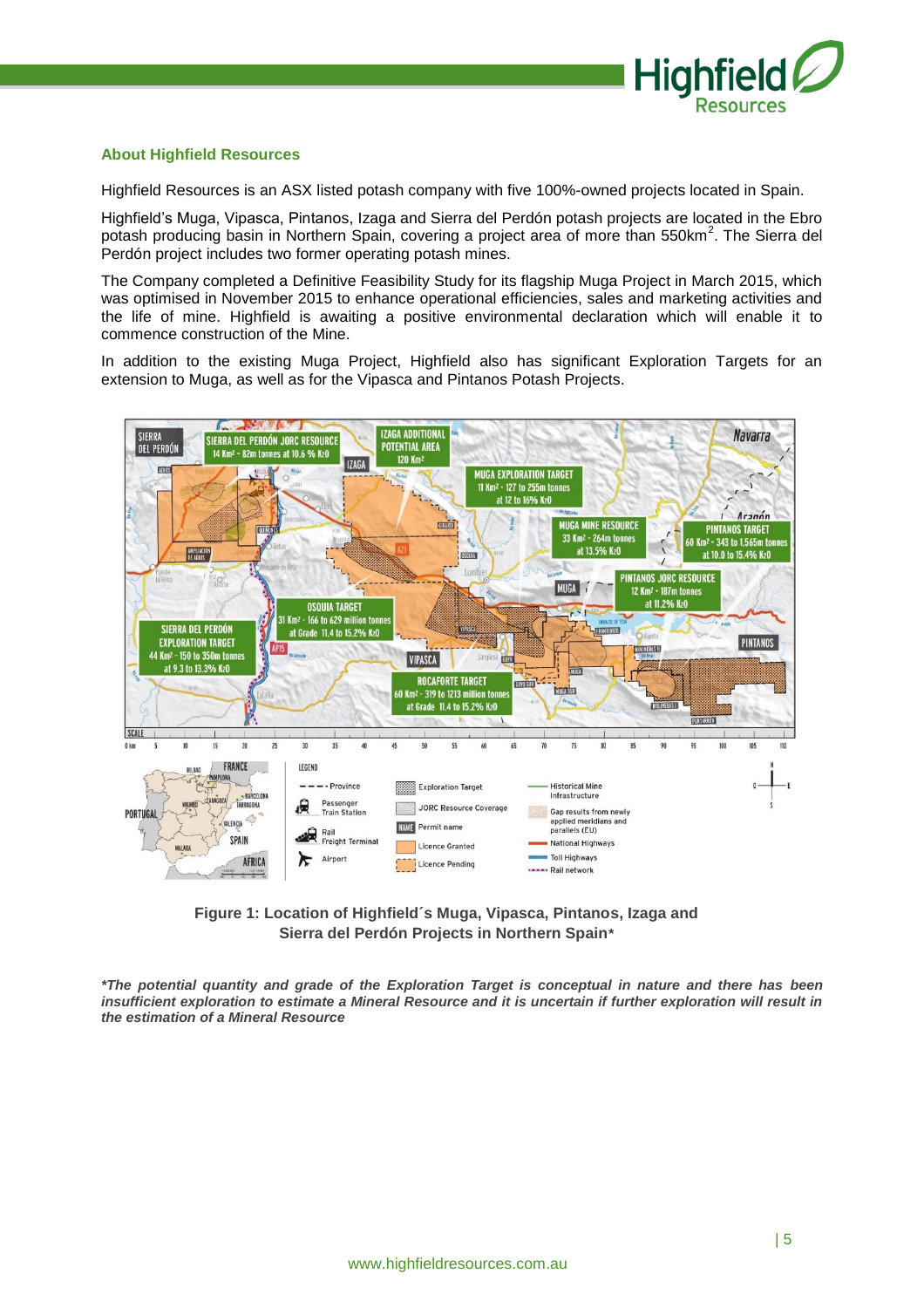*+Rule 5.5*

# **Appendix 5B**

## **Mining exploration entity and oil and gas exploration entity quarterly report**

Introduced 01/07/96 Origin Appendix 8 Amended 01/07/97, 01/07/98, 30/09/01, 01/06/10, 17/12/10, 01/05/13, 01/09/16

#### **Name of entity**

| HIGHFIELD RESOURCES LIMITED |                                   |  |  |  |
|-----------------------------|-----------------------------------|--|--|--|
| ABN                         | Quarter ended ("current quarter") |  |  |  |
| 51 153 918 257              | ⊟ 31 December 2016                |  |  |  |

|     | <b>Consolidated statement of cash flows</b>       | <b>Current quarter</b><br>\$A'000 | Year to date<br>(6 months)<br>\$A'000 |
|-----|---------------------------------------------------|-----------------------------------|---------------------------------------|
| 1.  | Cash flows from operating activities              |                                   |                                       |
| 1.1 | Receipts from customers                           |                                   |                                       |
| 1.2 | Payments for                                      |                                   |                                       |
|     | exploration & evaluation<br>(a)                   | (5,657)                           | (14, 117)                             |
|     | development<br>(b)                                |                                   |                                       |
|     | production<br>(c)                                 |                                   |                                       |
|     | staff costs<br>(d)                                | (111)                             | (293)                                 |
|     | administration and corporate costs<br>(e)         | (1, 161)                          | (1, 957)                              |
| 1.3 | Dividends received (see note 3)                   |                                   |                                       |
| 1.4 | Interest received                                 | 56                                | 195                                   |
| 1.5 | Interest and other costs of finance paid          |                                   |                                       |
| 1.6 | Income taxes paid                                 |                                   |                                       |
| 1.7 | Research and development refunds                  |                                   |                                       |
| 1.8 | Other (provide details if material)               |                                   |                                       |
| 1.9 | Net cash from / (used in) operating<br>activities | (6, 873)                          | (16,172                               |

|     | Cash flows from investing activities |
|-----|--------------------------------------|
| 2.1 | Payments to acquire:                 |
|     | property, plant and equipment<br>(a) |
|     | tenements (see item 10)<br>(b)       |
|     | investments<br>(C)                   |
|     | other non-current assets<br>(d)      |

+ See chapter 19 for defined terms

*1 September 2016* Page 1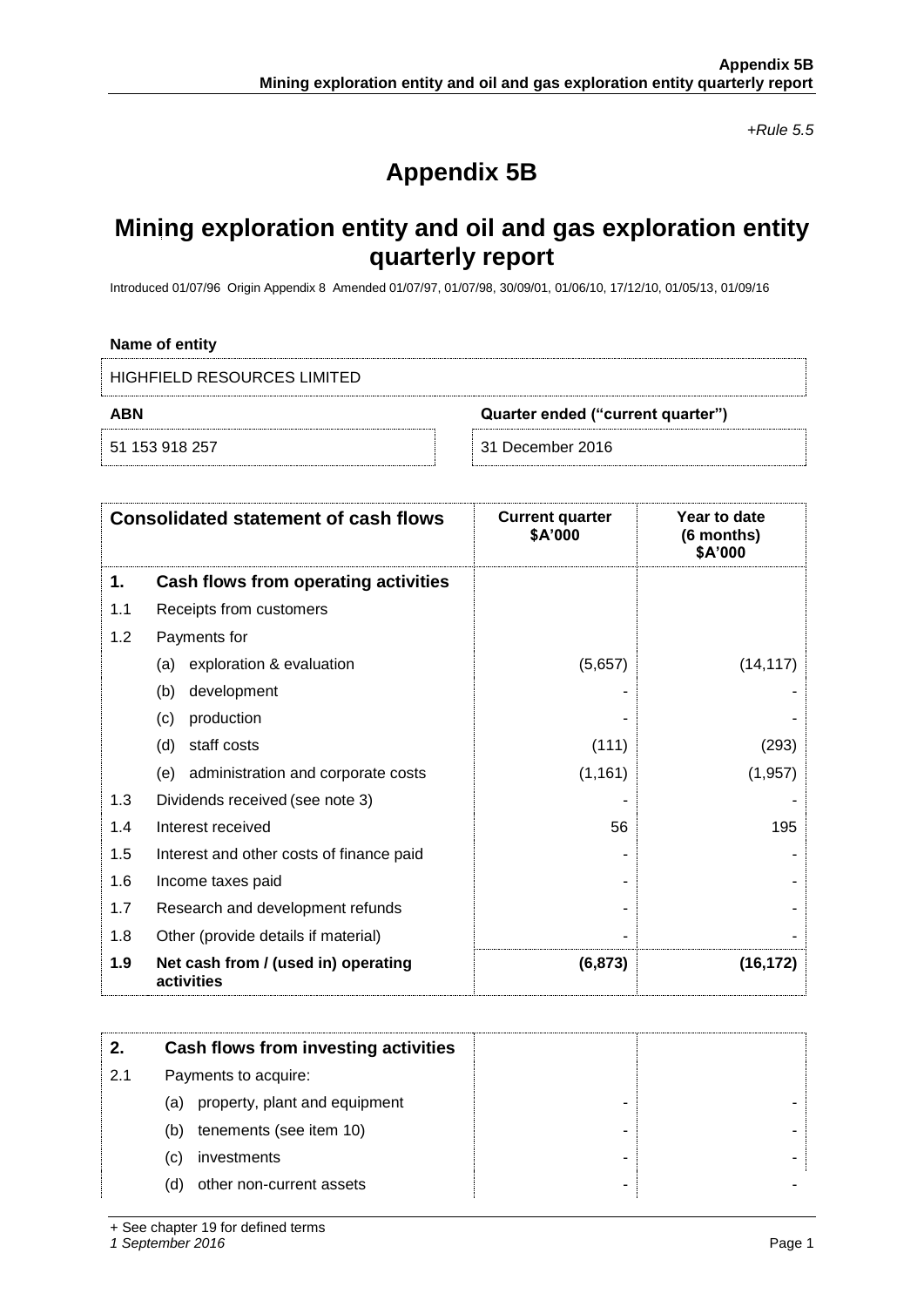|     | <b>Consolidated statement of cash flows</b>       | <b>Current quarter</b><br>\$A'000 | Year to date<br>(6 months)<br>\$A'000 |
|-----|---------------------------------------------------|-----------------------------------|---------------------------------------|
| 2.2 | Proceeds from the disposal of:                    |                                   |                                       |
|     | property, plant and equipment<br>(a)              |                                   |                                       |
|     | tenements (see item 10)<br>(b)                    |                                   |                                       |
|     | (c)<br>investments                                |                                   |                                       |
|     | other non-current assets<br>(d)                   |                                   |                                       |
| 2.3 | Cash flows from loans to other entities           |                                   |                                       |
| 2.4 | Dividends received (see note 3)                   |                                   |                                       |
| 2.5 | Other (provide details if material)               |                                   |                                       |
| 2.6 | Net cash from / (used in) investing<br>activities |                                   |                                       |

| 3.   | Cash flows from financing activities                                           |       |       |
|------|--------------------------------------------------------------------------------|-------|-------|
| 3.1  | Proceeds from issues of shares                                                 |       |       |
| 3.2  | Proceeds from issue of convertible notes                                       |       |       |
| 3.3  | Proceeds from exercise of share options                                        | 2,533 | 2,835 |
| 3.4  | Transaction costs related to issues of<br>shares, convertible notes or options | (18)  | (22)  |
| 3.5  | Proceeds from borrowings                                                       |       |       |
| 3.6  | Repayment of borrowings                                                        |       |       |
| 3.7  | Transaction costs related to loans and<br>borrowings                           |       |       |
| 3.8  | Dividends paid                                                                 |       |       |
| 3.9  | Other (provide details if material)                                            |       |       |
| 3.10 | Net cash from / (used in) financing<br>activities                              | 2,515 | 2,813 |

| 4.  | Net increase / (decrease) in cash and<br>cash equivalents for the period |          |           |
|-----|--------------------------------------------------------------------------|----------|-----------|
| 4.1 | Cash and cash equivalents at beginning of<br>period                      | 82,916   | 93,932    |
| 4.2 | Net cash from / (used in) operating<br>activities (item 1.9 above)       | (6, 873) | (16, 172) |
| 4.3 | Net cash from / (used in) investing activities<br>(item 2.6 above)       |          |           |
| 4.4 | Net cash from / (used in) financing activities<br>(item 3.10 above)      | 2,515    | 2,813     |
| 4.5 | Effect of movement in exchange rates on<br>cash held                     | (717)    | (2,732)   |
| 4.6 | Cash and cash equivalents at end of<br>period                            | 77,841   | 77,841    |

+ See chapter 19 for defined terms

*1 September 2016* Page 2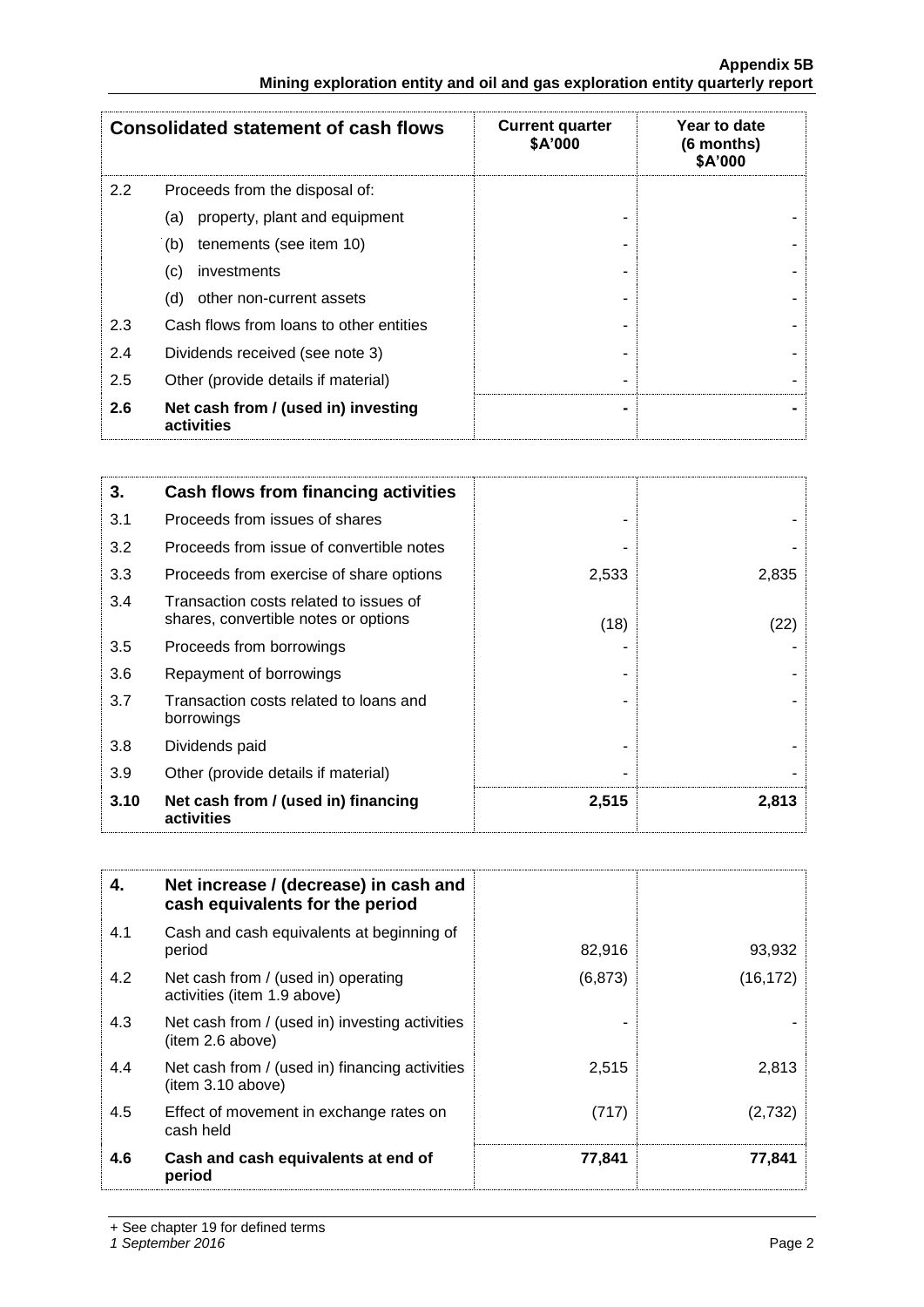| 5.  | Reconciliation of cash and cash<br>equivalents<br>at the end of the quarter (as shown in the<br>consolidated statement of cash flows) to the<br>related items in the accounts | <b>Current quarter</b><br>\$A'000 | <b>Previous quarter</b><br>\$A'000 |
|-----|-------------------------------------------------------------------------------------------------------------------------------------------------------------------------------|-----------------------------------|------------------------------------|
| 5.1 | <b>Bank balances</b>                                                                                                                                                          | 77.841                            | 74,054                             |
| 5.2 | Call deposits                                                                                                                                                                 |                                   | 8,862                              |
| 5.3 | <b>Bank overdrafts</b>                                                                                                                                                        |                                   |                                    |
| 5.4 | Other (provide details)                                                                                                                                                       | -                                 |                                    |
| 5.5 | Cash and cash equivalents at end of<br>quarter (should equal item 4.6 above)                                                                                                  | 77,841                            | 82,916                             |

| 6.  | Payments to directors of the entity and their associates                                                    | <b>Current quarter</b><br><b>\$A'000</b> |
|-----|-------------------------------------------------------------------------------------------------------------|------------------------------------------|
| 6.1 | Aggregate amount of payments to these parties included in item 1.2                                          | \$319                                    |
| 6.2 | Aggregate amount of cash flow from loans to these parties included<br>in item 2.3                           |                                          |
| 6.3 | Include below any explanation necessary to understand the transactions included in<br>items $6.1$ and $6.2$ |                                          |
|     | Payments for Directors consulting fees and Directors salaries - \$319k                                      |                                          |

## **7. Payments to related entities of the entity and their associates**

| Aggregate amount of payments to these parties included in item 1.2 |  |
|--------------------------------------------------------------------|--|
|                                                                    |  |
|                                                                    |  |
|                                                                    |  |

- 7.2 Aggregate amount of cash flow from loans to these parties included in item 2.3
- 7.3 Include below any explanation necessary to understand the transactions included in items 7.1 and 7.2

| N/A |  |  |  |
|-----|--|--|--|
|     |  |  |  |
|     |  |  |  |

| <b>Current quarter</b><br>\$A'000 |  |
|-----------------------------------|--|
|                                   |  |
|                                   |  |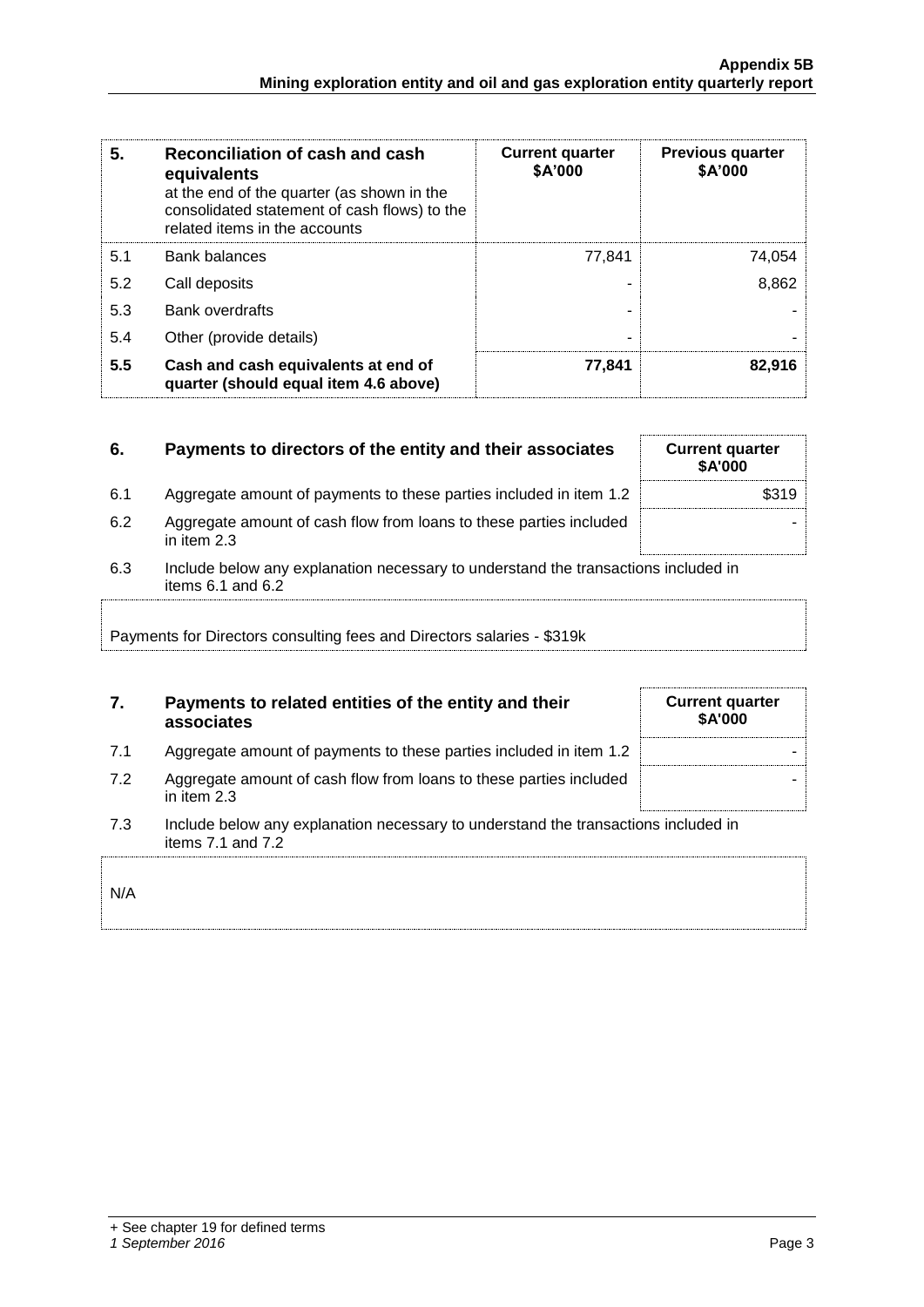| 8.  | <b>Financing facilities available</b><br>Add notes as necessary for an<br>understanding of the position | <b>Total facility amount</b><br>at quarter end<br>\$A'000 | Amount drawn at<br>quarter end<br>\$A'000 |  |  |
|-----|---------------------------------------------------------------------------------------------------------|-----------------------------------------------------------|-------------------------------------------|--|--|
| 8.1 | Loan facilities                                                                                         |                                                           |                                           |  |  |
| 8.2 | Credit standby arrangements                                                                             | -                                                         |                                           |  |  |
| 8.3 | Other (please specify)                                                                                  | -                                                         |                                           |  |  |
| 84  | Include below a description of each facility above including the lender interest rate and               |                                                           |                                           |  |  |

8.4 Include below a description of each facility above, including the lender, interest rate and whether it is secured or unsecured. If any additional facilities have been entered into or are proposed to be entered into after quarter end, include details of those facilities as well.

N/A

| 9.  | <b>Estimated cash outflows for next quarter</b> | \$A'000 |
|-----|-------------------------------------------------|---------|
| 9.1 | Exploration and evaluation                      | 844     |
| 9.2 | Development                                     | 7,534   |
| 9.3 | Production                                      |         |
| 9.4 | Staff costs                                     | 309     |
| 9.5 | Administration and corporate costs              | 446     |
| 9.6 | Other (provide details if material)             |         |
| 9.7 | <b>Total estimated cash outflows</b>            | 9,133   |

| 10.  | <b>Changes in</b><br>tenements<br>(items $2.1(b)$ and<br>$2.2(b)$ above)                          | <b>Tenement</b><br>reference<br>and<br><b>location</b> | <b>Nature of interest</b> | Interest at<br>beginning<br>of quarter | <b>Interest</b><br>at end of<br>quarter |
|------|---------------------------------------------------------------------------------------------------|--------------------------------------------------------|---------------------------|----------------------------------------|-----------------------------------------|
| 10.1 | Interests in mining<br>tenements and<br>petroleum tenements<br>lapsed, relinquished<br>or reduced |                                                        |                           |                                        |                                         |
| 10.2 | Interests in mining<br>tenements and<br>petroleum tenements<br>acquired or increased              |                                                        |                           |                                        |                                         |